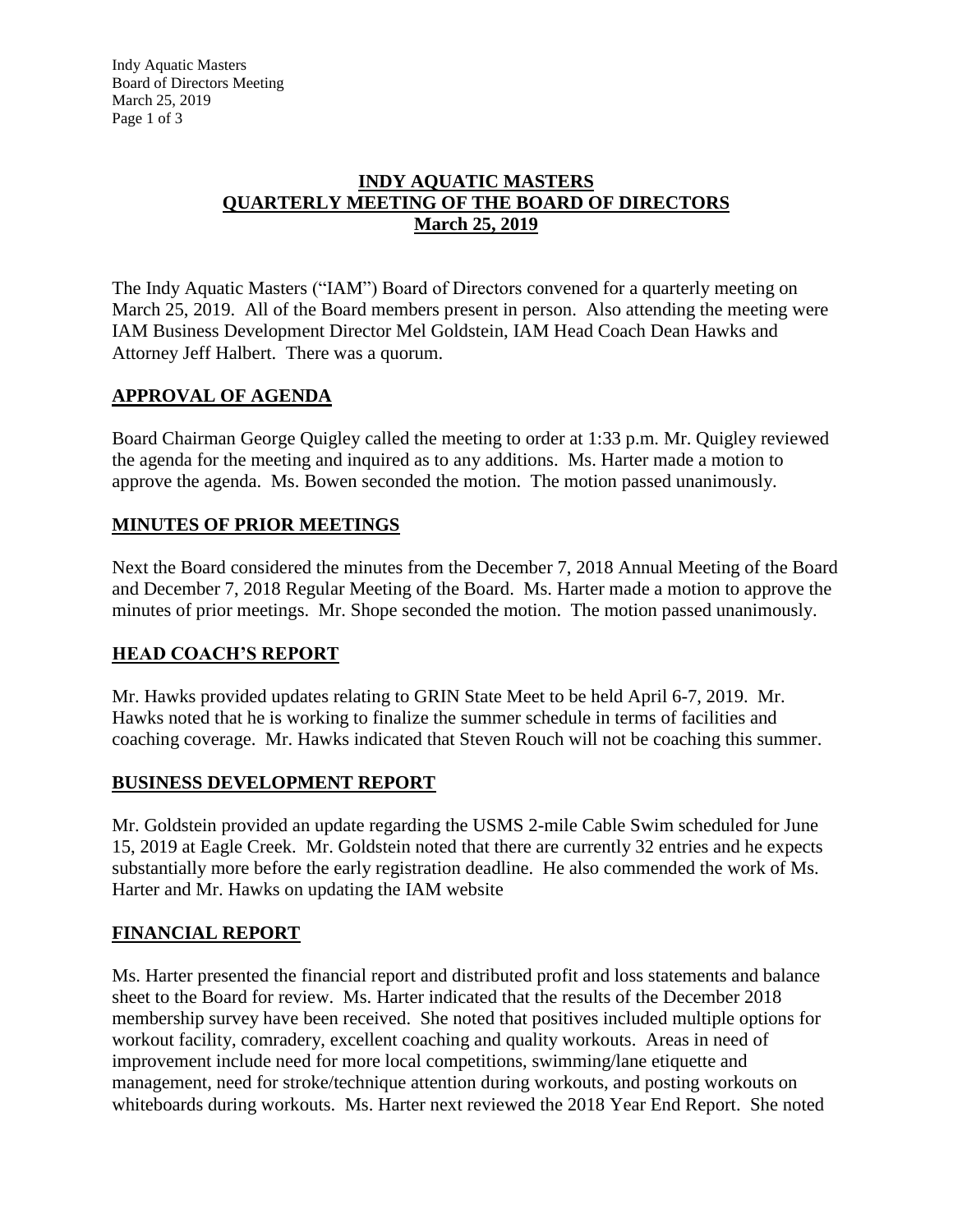Indy Aquatic Masters Board of Directors Meeting March 25, 2019 Page 2 of 3

that IAM had \$67,000 in cash, \$55,904 net income and \$18, 420 in total donations for the year. Ms. Harter indicated that she has formulated a 2019 budget for review and approval by the Board and will distribute to the Board once certain corrections have been made.<sup>1</sup>

Ms. Harter provided an update for the first quarter 2019. Ms. Harter indicated that IAM currently has \$79.000 cash on hand. IAM held two swim clinics over the course of the quarter. IAM currently has 290 paying members and IAM has derived \$26,000 in membership income. ALTS lessons just began and will continue through the Spring.

# **FUNDRAISING**

No updates to report at this time.

### **ACTION ITEMS**

None.

### **EXECUTIVE SESSION**

There were no items to be considered in executive session.

## **OTHER BUSINESS**

None.

### **DIRECTOR COMMENTS**

None.

### **ADJOURNMENT**

The next regular meeting of the Board is scheduled for June 24, 2019 at 1:30 p.m. at Bowen Engineering.

Ms. Bowen made a motion to adjourn the meeting, which was seconded by Mr. Shope. The motion passed unanimously. The meeting was adjourned at 2:26 p.m.

 $\overline{a}$ <sup>1</sup> On March 25, 2019, Ms. Harter redistributed (via email) the 2019 IAM Program Budget for review and approval by the Board. Ms. Harter made a motion to approve the 2019 IAM Program Budget as revised and presented. Ms. Bowen seconded the motion by way of email March 26, 2019 at 4:00 p.m. The motion passed unanimously.